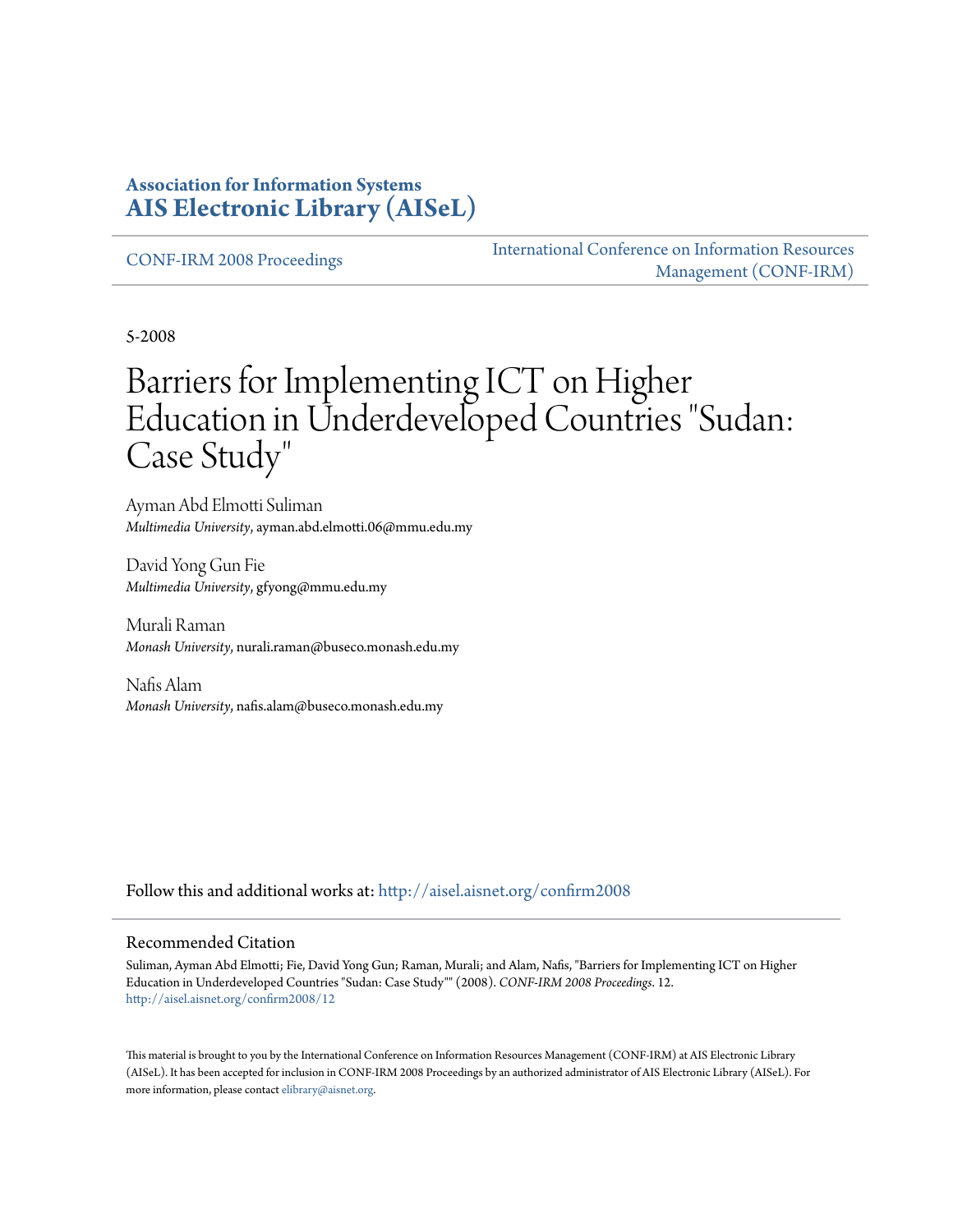# **17F. Barriers for Implementing ICT on Higher Education in Underdeveloped Countries "Sudan: Case Study"**

Ayman Abd Elmotti Suliman Multimedia University ayman.abd.elmotti.06@mmu.edu.my

Murali Raman Monash University nurali.raman@buseco.monash.edu.my

David Yong Gun Fie Multimedia University gfyong@mmu.edu.my

Nafis Alam Monash University nafis.alam@buseco.monash.edu.my

### *Abstract*

Information and communication technology (ICT) has become, within a very short time, one of the basic building blocks of modern society. Many countries consider understanding skills and concepts of ICT and mastering it as essential element of education process, alongside reading and writing. Within the past decade, the new ICT tools have fundamentally produced significant transformations in industry, agriculture, medicine, business, engineering and other fields. They also have the potential to transform the nature of education-where and how learning takes place and the roles of students and teachers in the learning process. This conceptual paper will highlight the importance and the role of ICT in Higher education in context of underdeveloped countries taking example of Sudan. The paper will further investigate the barriers to the growth of ICT in underdeveloped countries in general and Sudan in particular.

### *Keywords*

ICT, Higher Education, Under Developed Countries & Education System, ICT Barriers.

# **1. Introduction**

Educational development and reform for any nation have always been characterized by the government's efforts to adapt education to national development needs. The heart of educational development and reformation, as it is in for developed and developing countries, has always been basic and technical education development with an aim to provide quality education for human resource development to meet the needs of the social, economic and political development of the country.

Information and communication technology (ICT) has changed the nature of work and the types of skills needed in most fields and professions. While they have, on the one hand, created a wide array of new jobs, many of which did not even exist ten years ago, they have also replaced the need for many types of unskilled or low-skilled workers. These trends pose new challenges to educational systems to prepare students with the knowledge and skills needed to thrive in a new and dynamic environment of continuous technological change and accelerating growth in knowledge production.

This conceptual paper will highlight the importance and the role of ICT in Higher education in context of Sudan. The paper will further investigate the barriers to the growth of ICT in underdeveloped countries in general and Sudan in particular.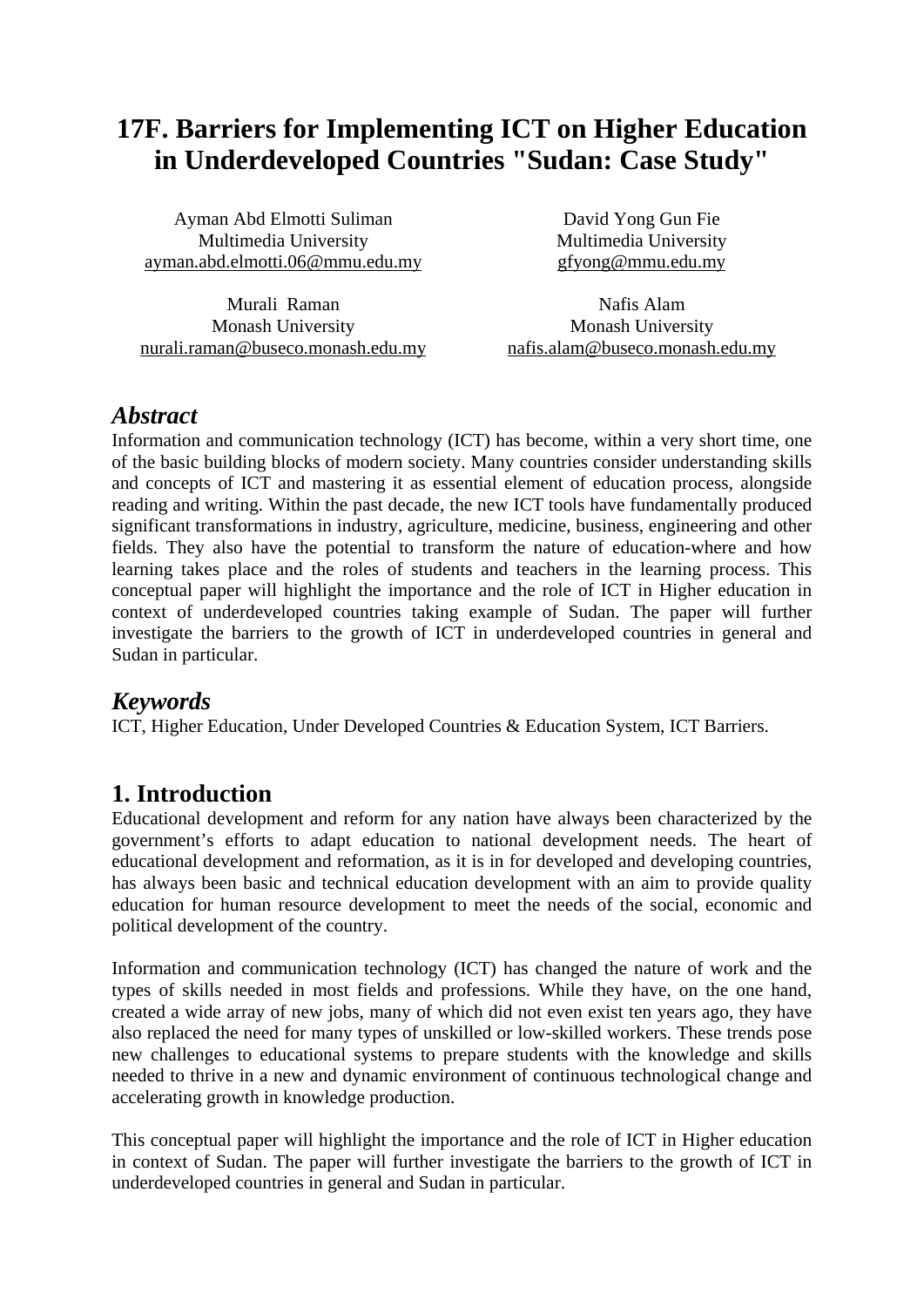# **2. Importance of ICT in Education**

Over the past few decades, there have been major transformations occurring in the formal education sector, as well as in other areas that are important for enabling people to develop new capabilities necessary for the knowledge/information society (Mansell and Wehn, 1998) and (Butcher, 2001). These changes are partly due to the development of ICTs, as well as the forms of networking, knowledge sharing, and interactive learning that ICTs facilitate (Heppell, 2002). Haddad and Jurich (2002) noted that change is required of schools (and education systems more broadly) which were originally developed in the context of the industrial age and which now must meet the educational needs of the current global knowledge environment.

# **3. The Impact of ICT on Education in the Underdeveloped Countries**

The potential advantages of the information revolution have prompted efforts by governments, the private sector, corporate entities, and nongovernmental organizations across the globe to support changes in the nature and reach of information delivery infrastructure. Furthermore, it was noticed that this process is being speedily conducted in the developed world, while under developed countries progress in this regard has been slow (Castells, 1999). The reasons for the impeded progress in under developed countries include an unsupportive global economic environment, poverty, and lack of resources in poor countries.

For many under developed countries however, the potential of ICT for economic development has not been fully realized. Numerous studies have attempted to examine the underlying problems from different perspectives, among those, Addo (2001), Hafkin (2001) and Jensen (2002). While these studies are extremely useful, few examine the situation in its entirety. Therefore, a need for concerted studies that investigates how all the different aspects of ICT interrelates to influence economic development. Such an analysis will help under developed countries to direct their efforts and resources towards ICT.

In his report to the UNDP, Ali (1998) observed that the challenges of the information age are not confined to any one sector but pervade all sections of society. Technological changes are leading to pressures on politics, work, education and social organizations. And these changes are going to force change as profound as that shaped by the industrial revolution, but at far faster pace. The question is not whether profound change will happen, but how our existing social structures will adapt themselves to these inevitable changes. The use of training and education will largely determine how these structures can deal with today's rapidly changing society.

Ali (1998) also noticed that the Third World Nations need to develop an effective science, technology and innovation policy to spearhead this drive. Such a policy must be directed at specific actions such as research and the transfer, diffusion, rapid absorption and application of technology, with particular emphasis on the greater use of information technologies.

Therefore integration of ICT into education, together with the enhancement of educational opportunities, is essential for achieving real access to ICT for the African continent. Without appropriately educated and skilled people, the areas of capacity, relevant content, integration, and trust in technology are going to be difficult to achieve. Further, there is also a need for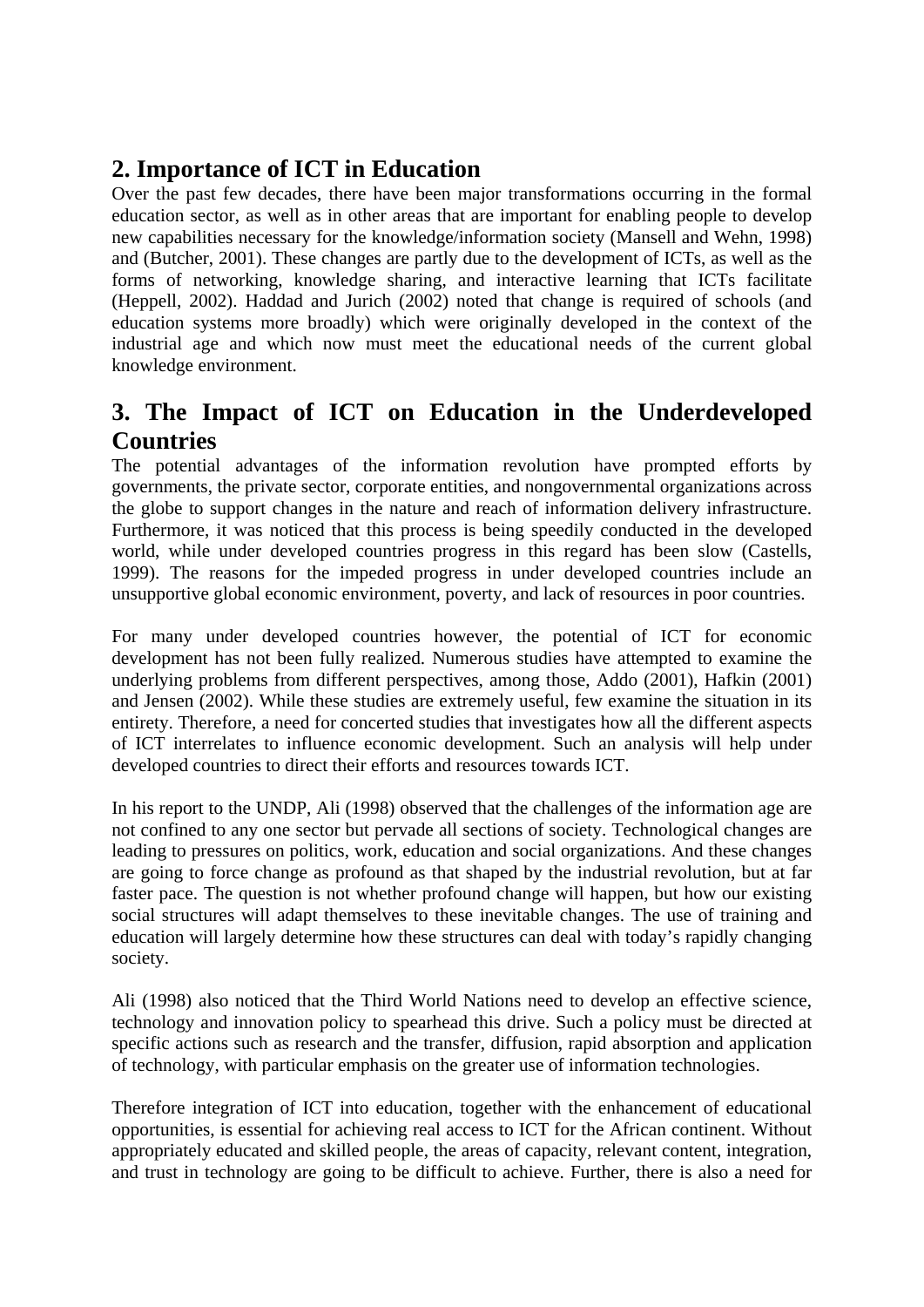careful economic and policy direction to incorporate beneficial use of ICTs. This requires well-educated people ready for the information society who will then be able to mobilize an African response (for African benefit) to the global knowledge economy. Therefore, one of the greatest challenges for the developed countries lies in education and human resources development to service the knowledge economy (Hafkin and Taggart, 2001).

# **4. The Role of ICT in Higher Education**

While educators would be content with traditional technologies for knowledge transfer through content delivery, and constructivists pushing for technology that would encourage knowledge construction, both sides seem to agree on the positive effects that ICT has on the quality of teaching and learning in higher education. The educator and thinker, Alavi (1994) stated that "Many educators, students, and employers intuitively feel that the integration of the computer into the learning experience will enhance learning. This should increase the student's ability to apply knowledge and skills to future problem solving situations". UNESCO (1998) stated "The rapid breakthroughs in new information and communication technologies will further change the way knowledge is developed, acquired and delivered. It is also important to note that the new technologies offer opportunities to innovate on course content and teaching methods and to widen access to higher learning".

The Rector of the Swedish University of Agriculture (Rosswall, 1999), observed that the ICT enhances higher education in a number of ways:

- It enables the effective storing/sorting of information, and can offer new fast ways of communication;
- It enables the reduction of information quantity towards a higher quality and better structure;
- It can be integrated into teaching and learning strategies and used to support relative learning theories; and
- ICT (computers, Inter and Intranet) can be used to create new types of interactive learning media for improved quality, equity, and access in higher education.

The researchers found that computers enhance teaching and learning via Presentations, more opportunities to practice and analyze, and more access to source material via Internet (Brown, 2002). Computers and Internet connectivity has been found to enhance communication and interaction between colleagues within faculties, between classmates, and between faculties and students. Recently, Hawkins (2002) of the World Bank Institute published Ten Lessons for ICT and Education in the Developing World. According to Hawkins, the use of technology motivates students and energizes classrooms and empowers girls. Mr. Hawkins argues for the development of computer labs in higher education institutions in developing countries. They may take time and money, but they work well in improving access and usage providing the accessibility of good technical support.

Furthermore, ICT, when used wisely such as Internet can help unite people and create powerful and synergistic partnerships at local, regional and global scales (Derek and Darries, 2003). The use of Internet has enabled the formation of various forms of virtual universities within and between countries across the globe. This makes a clear point that internet as a communication medium cannot be limited by time and space. Internet is enabling new local and global education synergies on teaching and learning for enhanced higher education to unlimited audiences, beyond time and distance boundaries, easily and conveniently.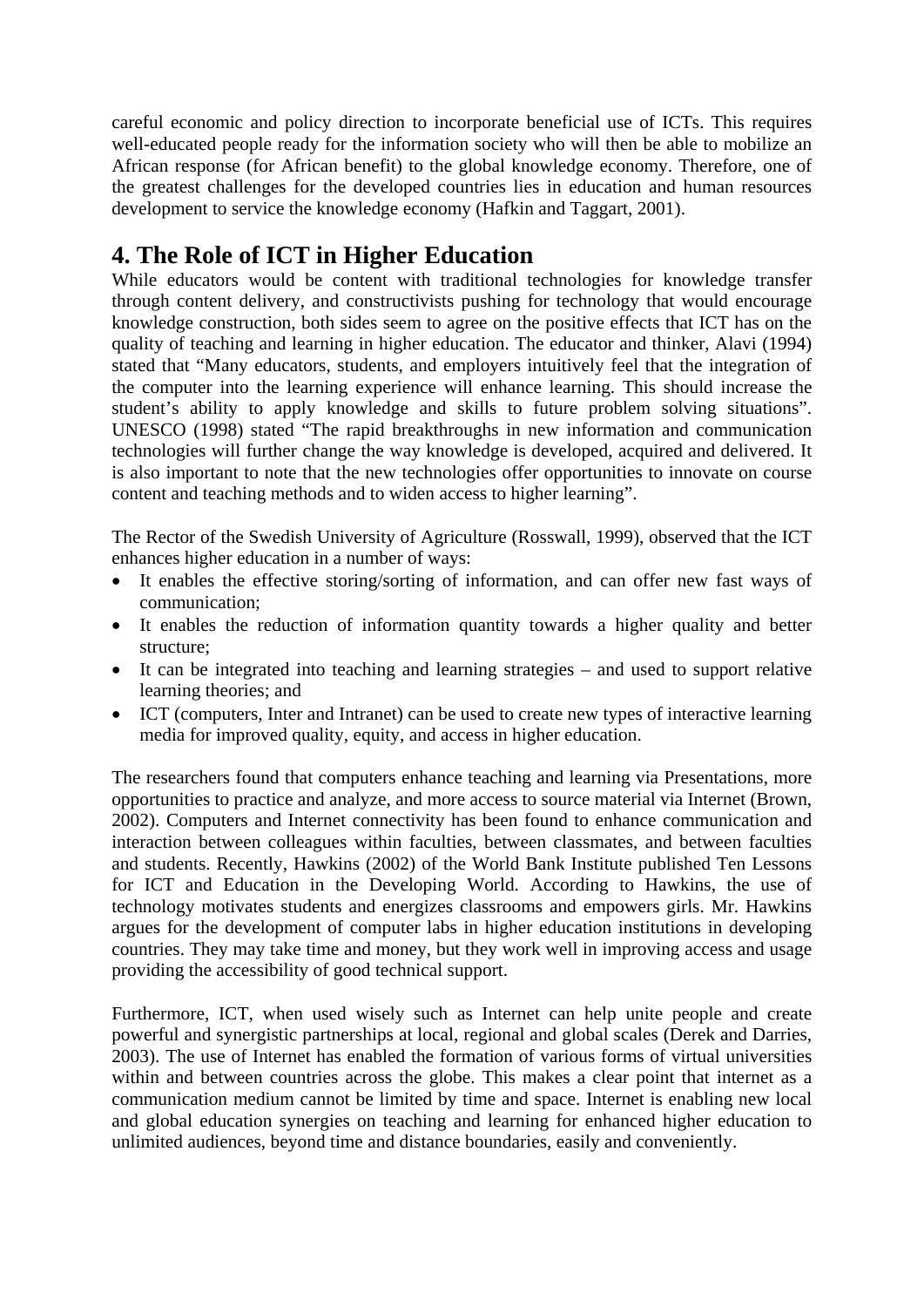# **5. Barriers to the Growth of Communication Technologies in Under Developed Countries**

There are several barriers that hinder the growth of ICTs in education in the under developed countries such as Sudan. Some of these barriers are:

#### **A) Infrastructural Factors**

The under developed countries have a significantly lower level of diffusion and use of ICT than in the developed countries. Also the under developed countries are also constrained by resource scarcities. This lack of resources hinders information flows. In this context (Sida, 1999) concluded that although countries like Botswana, Mauritius, Rwanda and Gambia are leading to infrastructural advances in areas such as digital telecommunications systems and Internet connectivity, many countries with large rural populations such as the Democratic Republic of Congo, Chad and Cambodia are yet to significantly modernize their communications infrastructure.

#### **B) Governments Policies**

The successful adoption of ICT for education depends largely on the policies designed to popularize ICTs in the educational sector. Various governments have given importance to radio, television, and computers, networking and making education online.

#### **C) Political Factors**

The political power of any nations affects to a great extent the introduction of any new technology. If the political leaders favour the technology, it will bloom. It is also important that the countries which are democratic and are ready to share information, have shown progress in the adoption of ICT, whereas in the places dominated by dictatorship or autocratic form of government, the ICT may not find due to significance and the State may have more control over the medium.

#### **D) Economic Factors**

Cost is another important issue that decides the guides the adoption and growth of Communication Technology. Thomas (1987) pointed out four major economic considerations that could affect the adoption of ICT in a country:

- Financial Strength of the society.
- Attitude of policy makers.
- Budget Allocation for the technology.
- Cost-efficiency of the technology.

Under developed Countries are often deficient in the funds to make reasonable investments in ICTs. Barton and Bear (1999) found that one of the constraints was the access to capital money for equipment or raw material, a shortage of adequately skilled personnel; and a lack of efficient business management expertise or business model, irrespective of the fact that ICT is in use or not. The under developed countries are reliant on substantial foreign assistance to ensure the development of ICTs. Therefore, the cost-efficiency of an ICT is another chief issue that determines its growth. Under developed countries have to make certain to adopt such a technology that is easily accessible to them and which caters to the need expected of it.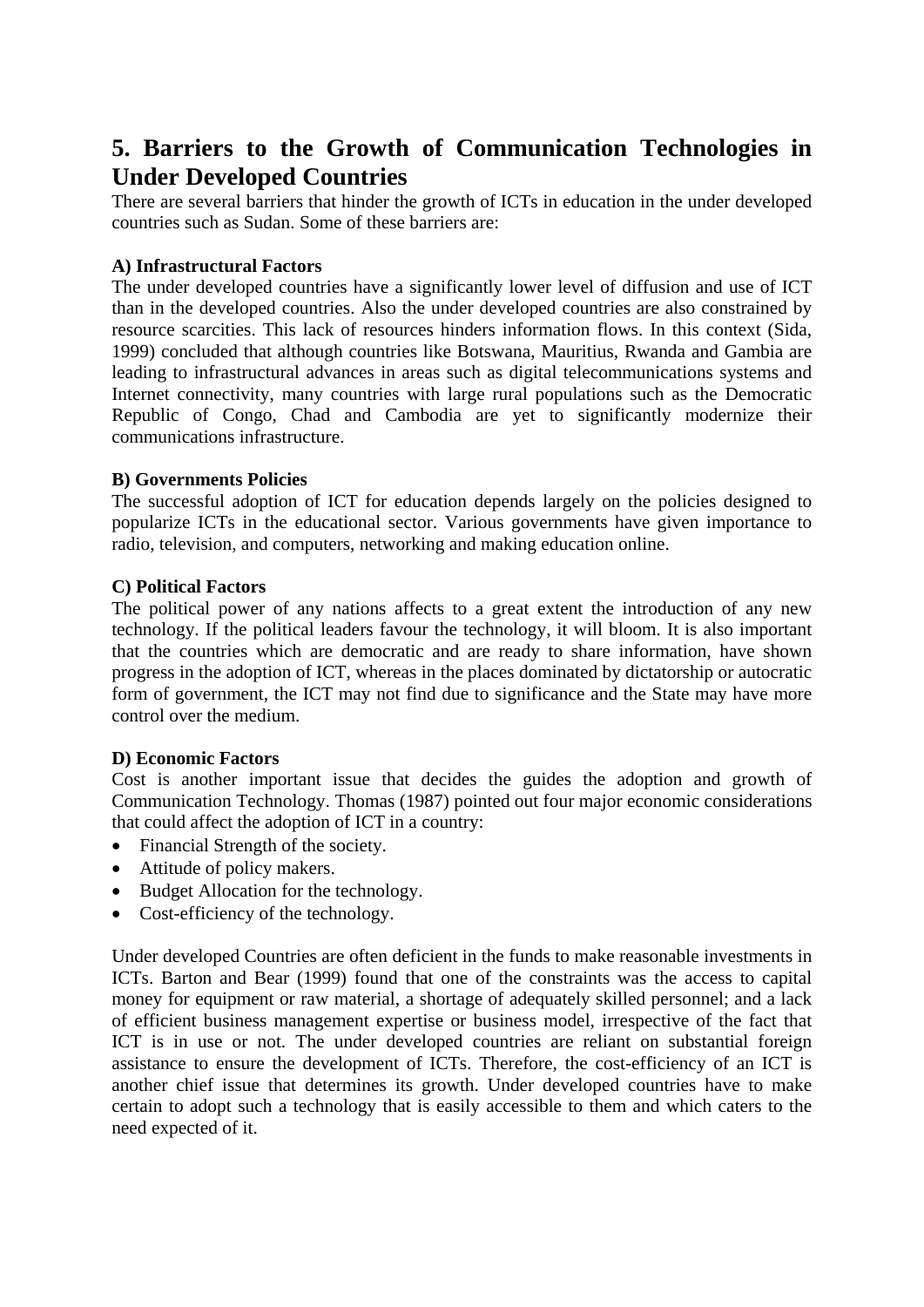#### **E) Cultural Factors**

There are certain context specific and socio-cultural variables such as gender, age, caste, class, ethnicity and educational attainment that affect the access to and use of ICTs. These factors must be recognized and analyzed for the ICT based initiatives to be properly implemented. Contractor, Fulk et al. (1986) stated that culture is a complex whole comprised of knowledge, beliefs, arts, morals, laws, customs and any other capability and habit acquired by a human being as a member of the society.

Furthermore, Thomas (1987) identified that the cultural element of languages is one of the most significant factor in the implementation of ICTs in under developed countries. The elements of human factors like language barriers, cultural differences, gender issues and nature of society must be addressed to meet the challenge. The radio and TV programmes, computer software and the printed texts are created in different countries having different cultural backgrounds. As such, these programmes may not succeed to impress students of another country.

#### **F) Other Factors**

The most notable of the barriers to the use of ICT in education in under developed countries seems to be the political will of the people in the power corridors. The allocation of sufficient funds for educational sector and ICT does not seem to be much attractive to the leaders. The priority of the budgetary allocations in the third world countries was mainly allocated to defense forces rather than education. Level of knowledge of the teacher towards the use of technology is another concern. Then there is a gap between the various sections of society like rural and urban, working in IT industry or other services and getting easy access to the IT products, social and cultural factors where women are excluded from the education revolution and were expected to attend to the domestic culture is consider one of the essential barriers for the social and economic development.

# **6. Motivation of the Study**

- In recent years, there has been growing concern about higher education in Sudan as a promoter for labour productivity, growth and social development and for better quality of life.
- Expansion of higher education within the context of Sudan development faces the failure to nurture conditions in which the individuals with high education qualifications can be productively employed.
- No similar study has been done in the area of barriers of using ICTs on Higher Education in Sudan. The barriers of using ICTs in Sudan Higher Education are a problem domain of central significance.

### **7. Methodology**

A multiple case study was chosen as the preferred research method for this study, as it allows specific contexts to be studied in greater detail to obtain knowledge that is "useful" and not merely interesting (Olivier, 1999:121). Denscombe (2001:30) argues that a case study approach has certain features associated with it and when brought together they form a broad approach with an underlying rationale for the direction and planning of the investigation that separates it from the other research methods. Particularly, for this study, it will enable the researcher to benefit from the past experience of the universities is Sudan.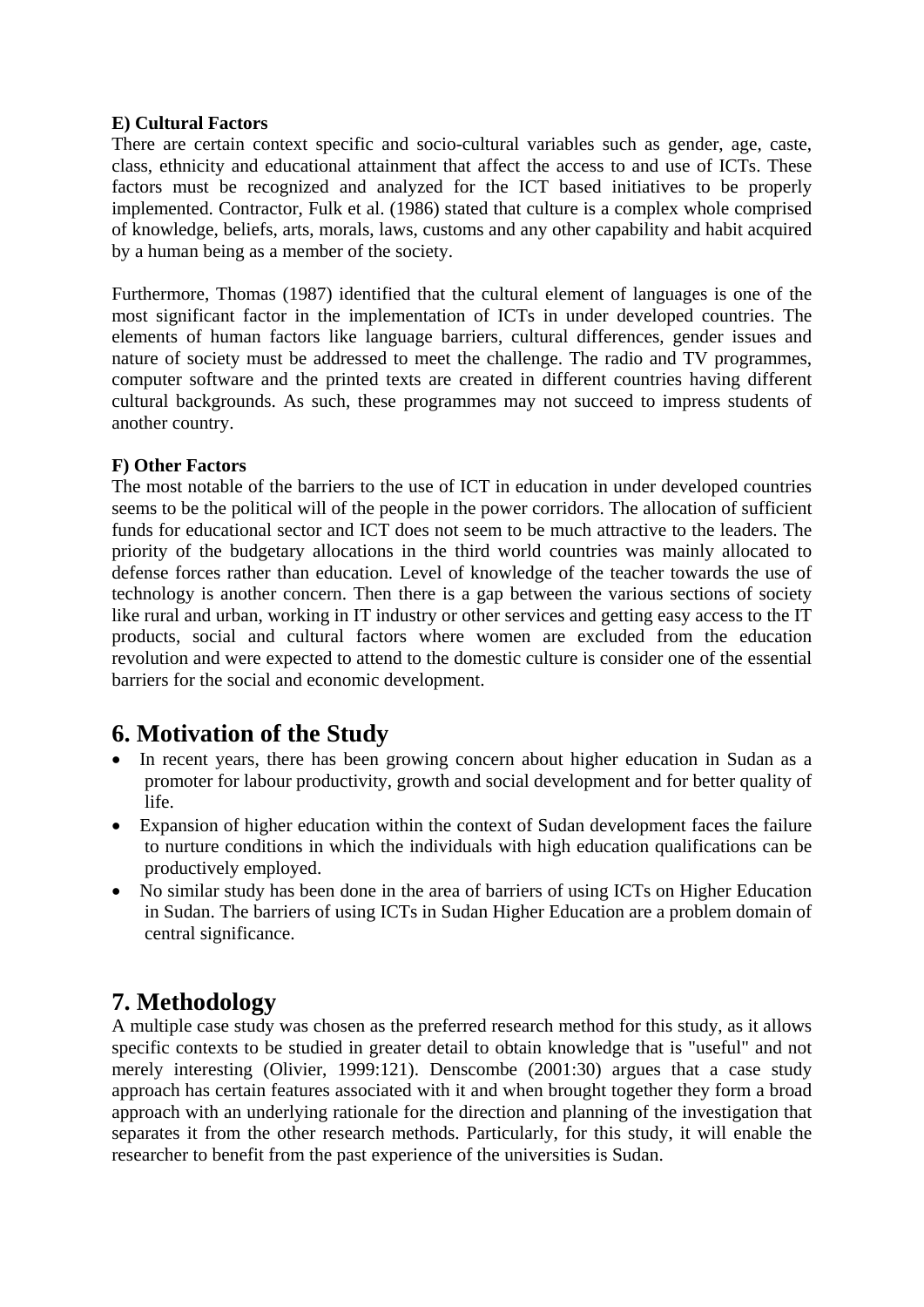As a form of qualitative research, case studies were defined by interest in Universities cases. This included (ComputerMan University College, Alahfad University, University of Dalang and Khartoum University). The case studies were done on the following basis:

- Universities which are like the front-runners, quite advanced in the integration of ICT into their campus-based teaching such as ComputerMan University College.
- Universities With medium level of ICT integration in the organizational and educational setting, but show a more limited use of digital services such as Khartoum University and Alahfad University.
- Universities which are observed to be lagging behind the rest of the higher education institutions in almost every respect. They are characterized by a limited use of digital services, limited ICT integration in their on-campus teaching such as University of Dalang.

As part of the case study, the following data collection techniques were used:

- Structured interview. (See Appendix)
- Internet, Government publications, literature review and other documents from Ministry of Higher Education.

| <b>Universities</b>        | Total No. of<br><b>Students</b> | Total No. of<br><b>Staff</b> | Total | Type of<br>Ownership |
|----------------------------|---------------------------------|------------------------------|-------|----------------------|
| ComputerMan College        | 1330                            | 101                          | 1431  | Private              |
| <b>Alahfad University</b>  | 6081                            | 120                          | 6201  | Private              |
| <b>Khartoum University</b> | 26262                           | 1396                         | 27658 | <b>Public</b>        |
| University of Dalang       | 4582                            | 111                          | 4693  | <b>Public</b>        |

#### **Table 1: Details of the Participants**

In total, 35 respondents (Top decision makers and management) were interviewed and their distribution over actor groups and universities was as shown in Tables 2, 3:

| <b>Actor Groups</b>                             | Number of<br><b>Respondents</b> | <b>Percentage of Total</b><br><b>Response</b> |
|-------------------------------------------------|---------------------------------|-----------------------------------------------|
| Decision makers                                 | 25                              | 71.5%                                         |
| Top Management & Selected<br><b>Instructors</b> | 10                              | 28.5%                                         |
| <b>Total</b>                                    | 35                              | 100%                                          |

#### **Table 2: Distribution of Respondents over Actor Groups**

| <b>Institute</b>            | Number of<br><b>Respondents</b> | <b>Percentage of Total</b><br><b>Response</b> |
|-----------------------------|---------------------------------|-----------------------------------------------|
| <b>Computer Man College</b> | 10                              | 28.5%                                         |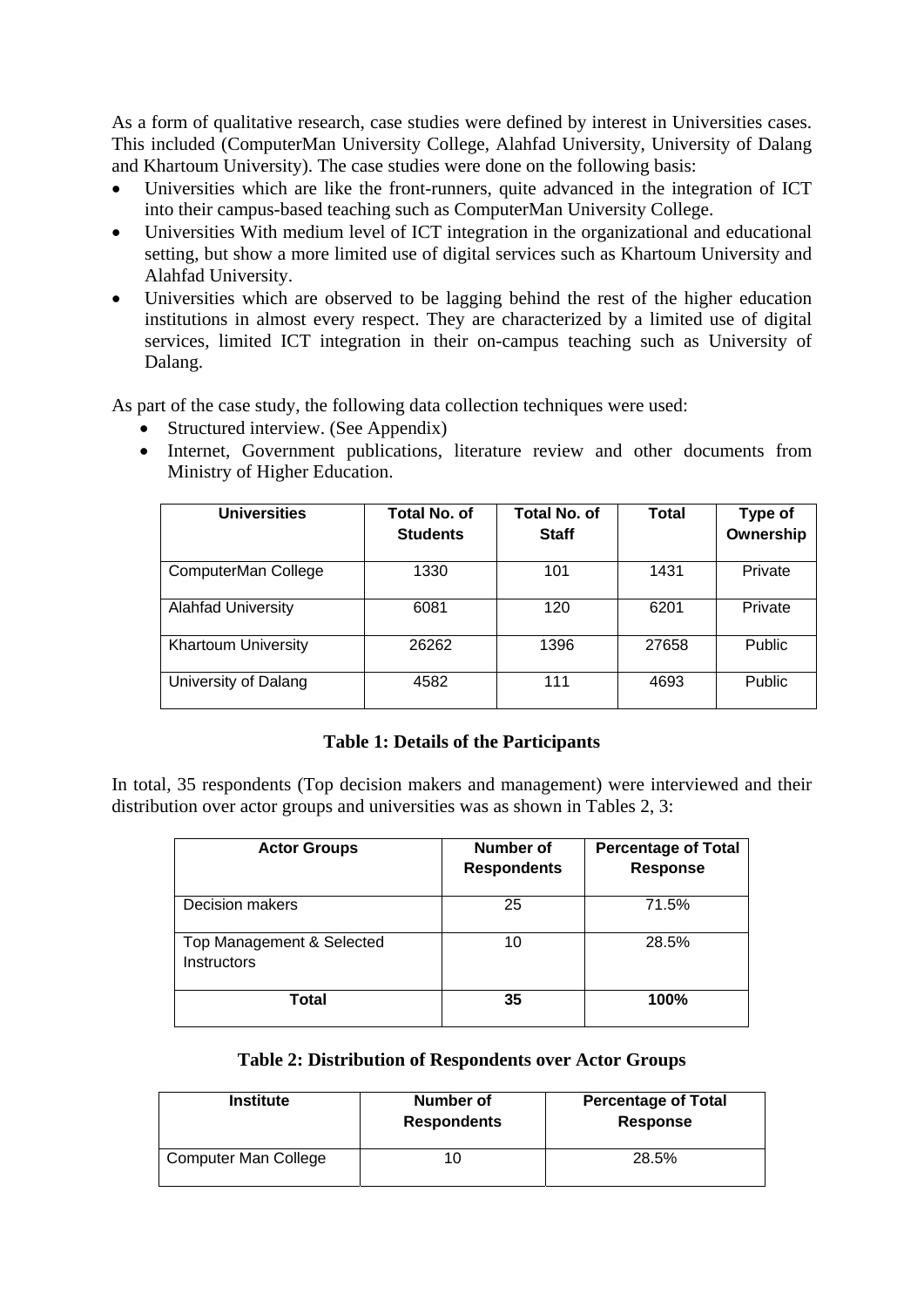| <b>Ahfad University</b> | 10 | 28.5% |
|-------------------------|----|-------|
| University of Khartoum  | 10 | 28.5% |
| University of Dalang    | 5  | 14.5% |
| <b>Total</b>            | 35 | 100%  |

|  |  | Table 3: Distribution of Respondents over Higher Education Institutes |
|--|--|-----------------------------------------------------------------------|
|--|--|-----------------------------------------------------------------------|

# **8. ICT Development in Sudan**

Sudan experience of the last two decades in building and capitalizing on ICT as a gateway for sustainable development is a landmark in Sudanese history. The experience tells how the institutional, legal and regulatory frameworks were reformed to advance ICT as tools for integrating the economy into the global market spheres. Development in ICT in Sudan is represented by a gallant expansion of infrastructure and capital investment including management systems and human capital. Still areas pertaining to expanding the ICT markets in terms of product, distribution, quality of ICT products measured by their suitability to broader use, and affordability of the services.

| <b>ICT Applications</b>                        | 2000 | 2005 |
|------------------------------------------------|------|------|
| ICT expenditure (% of GDP)                     | 1.1  | 3.1  |
| E-government readiness index (scale 0-1)       | 0.10 | 0.14 |
| Secure Internet servers (per 1 million people) | 0.4  | 1.9  |
| Universities connected to the Internet         |      | 54   |

#### **Table 4: ICT Expenditure in Sudan Source: Ministry of Finance and National Economy (2005)**

As the nature and dimension of socio-economic and cultural factors have significant bearing on the quality of life of people, bringing about desirable improvements has to be through a process of careful search of solutions in which the role of human resources development through education is duly emphasized. The development of human resources, the impact of which is intensive and pervasive on all sectors of growth, is closely associated with the system providing education and enhancing skills of the manpower in the country. The effectiveness of higher education system, primarily dependent on the availability of adequate resources to meet the requisites costs of the provision for the development of higher education and research. Thus the system of higher education, being chiefly responsible for preservation, generation and dissemination of knowledge and skills of the highest order, exercise a determining influence on the socio-economic and cultural development in the country.

In view of the technological advances and the sweeping changes in the techniques of offering educational programs, the vitality of higher education institutions is essential to address successfully the challenges of the new century. The importance of human resources in the transformation and in sustainable development has been stressed since 1980 in a number of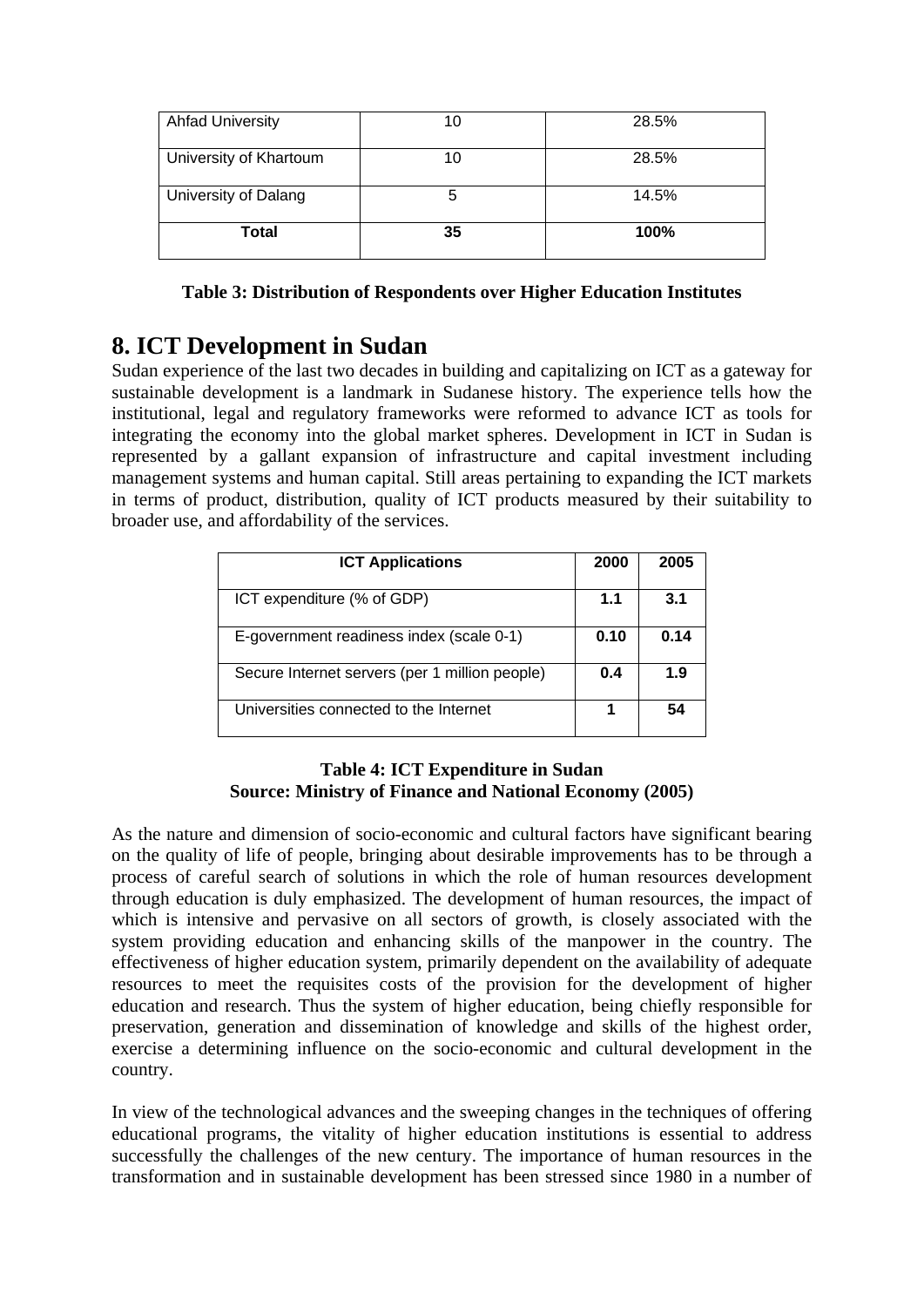regional and international programs and strategies on Africa. The higher education authorities in all African States are aware that reduced budgetary allocations to higher education, and the tremendous drop of the values of these allocations, have caused massive reduction in the supply of equipment and learning materials. Hence higher education contribution to development in Africa is being subverted by an inappropriate mix of outputs of low quality, socially inequitable and economically inefficient.

### **9. Higher Education in Sudan**

The issues of higher education in Sudan were addressed in two reports, one by the National Committee for the Study of the Future of Higher Education (Ministry of Higher Education and Scientific Research, 1988) and the other by the Higher Education Conference (Ministry of Higher Education and Scientific Research, 2001). Both reports of 1988 and 2001, endorsed the general principal of enforcing higher education on developmental needs of the country. Both reports recognized the role that could be possibly played by the private sector and ICTs in the provision of higher education. On this understanding, private universities are deemed relevant and instrumental in breaking new grounds, which is creating new disciplines of study and untapped areas of research.

# **10. Barriers for Implementing ICT on Higher Education in Sudan**

After analyzing the data collected from structured interviews, the following main themes with related conclusions consistently appeared in the results (Table 5 shows a summary of the respondents' results). This part will subsequently present the outcomes of the interviews in a thematic way reflecting these themes and conclusions.

### **10.1 Human Resources and Academic Staff Situation**

#### **A) Staff Training and Development:**

While the opening of new colleges and universities, whether public or private raised the demand for high level manpower in all fields of specialization. The thinly spread of available academic staff among higher learning institutions had a negative impact on the quality of teaching, research and management of institutions. Under the existing economic crisis and under the scarcity of funds made available to staff development the pedagogic and research capacities of academic staff were greatly hampered due to inability to meet essential requirements. Also with the increasing rate of inflation and the rising cost of living, many members of the academic staff started to look for better prospects in neighboring Arab and African countries. This brain-drain became more alarming during recent years when teaching assistants and other technical staff of higher education followed suit in the process of migration (Ministry of Higher Education and Scientific Research, 2004). Due to the lack of adequate number of competent academic staff in all colleges and universities, the system of part-time teaching has flourished. It is now an accepted norm of shuttling staff among colleges in a trial to cover as many of the offered disciplines. With such shortage of staff, universities and colleges enlisted the help of specialists on part-time basis from government and private agencies. Unfortunately these specialists are not competent and did not fulfill the minimum requirements of a teaching staff, mainly expertise and pedagogical skills.

| <b>Factor</b>                                       | <b>ComputerMan</b> | Ahfad             | <b>University</b> | <b>University</b> |
|-----------------------------------------------------|--------------------|-------------------|-------------------|-------------------|
|                                                     | College            | <b>University</b> | οf                | of Dalang         |
|                                                     |                    |                   | Khartoum          |                   |
|                                                     |                    |                   |                   |                   |
| <b>Human Resources and Academic Staff Situation</b> | <b>Disagree</b>    | <b>Neutral</b>    | Strongly          | Agree             |
|                                                     |                    |                   | agree             |                   |
|                                                     |                    |                   |                   |                   |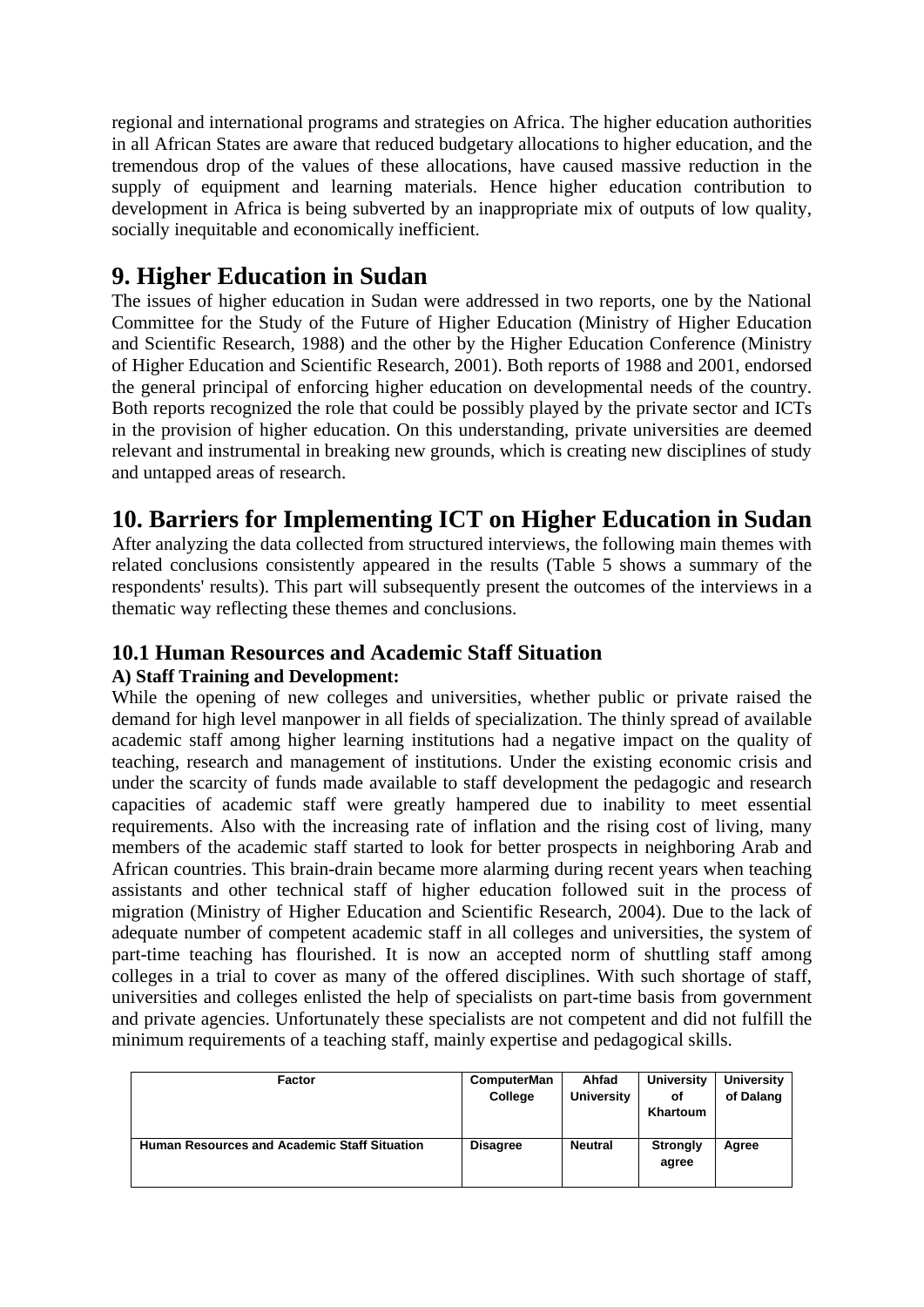| <b>Internal Financial Resources</b>                                              | <b>Disagree</b>          | <b>Disagree</b>          | Agree                    | <b>Strongly</b><br>agree |
|----------------------------------------------------------------------------------|--------------------------|--------------------------|--------------------------|--------------------------|
| <b>Funding of Higher Education and Financial Resource</b><br><b>Mobilization</b> | Agree                    | Agree                    | <b>Strongly</b><br>agree | <b>Strongly</b><br>agree |
| <b>Lack of ICT Infrastructure</b>                                                | <b>Disagree</b>          | <b>Neutral</b>           | Agree                    | <b>Strongly</b><br>agree |
| The Lack of a Clear and Shared Understanding of<br>Informationisation            | <b>Disagree</b>          | Agree                    | <b>Strongly</b><br>agree | Agree                    |
| The Immaturity of the Educational ICT Industry                                   | Agree                    | Agree                    | Agree                    | <b>Strongly</b><br>agree |
| <b>Lack of Financial Resources for ICT Education</b>                             | <b>Neutral</b>           | Agree                    | <b>Strongly</b><br>agree | <b>Strongly</b><br>agree |
| Lack of a coordinated ICT Master Plan                                            | <b>Strongly</b><br>agree | <b>Strongly</b><br>agree | <b>Strongly</b><br>agree | <b>Strongly</b><br>agree |
| Lack of Knowledge Base for ICT                                                   | Agree                    | Agree                    | Agree                    | Agree                    |

**Table 5: Respondents' Outcomes** 

Universities, like the University of Khartoum, ComputerMan College and Ahfad University being conscious of staff development and training, established a specialized unit for such purpose. Staff development is intended to improve the ability of the teaching force and to provide them with new skills and teaching methods, pedagogy and psychology, application of teaching aids and the use of instructional computers. With the increase of enrolment, due to the new policy and in the light of dwindling financial resources, universities staff development programmes came to a halt.

#### **B) Staff Retention:**

Sudanese universities suffer in varying degrees from the problems of staff retention. A decade ago the university used to enjoy a high status proportionate with the high value of its worth in national affairs. Over the years, that status has been eroded by several factors which have had an adverse effect on the university capacity to retain its staff, particularly the academics such as un-remunerative salaries, insufficient benefits, lack of job satisfaction and the institutional frame-work of universities.

Respondents from the ComputerMan College and Ahfad University as private institutions to some extend did not agree that both the staff development and retention are major factors in implementing the ICT in their institutes because of their financial strength and staff development strategies. On the other hand most of the respondents from University of Khartoum & University of Dalang agreed that these factors are one of the major obstacles for the public universities because of low salaries and the limitation of their financial resources.

#### **10.2 Internal Financial Resources**

The economic crisis that has gripped the country has led to reduced financial allocation for higher education and reduced foreign exchange fund for badly needed books, laboratory equipment and supplies. The decline in financial support has resulted in the deterioration of educational infrastructures and the obvious decline of the quality of education. Universities therefore need to investigate the expenditure patterns with a view of re-distributing resources and substantially increasing the expenditure for the provision of teaching/learning materials.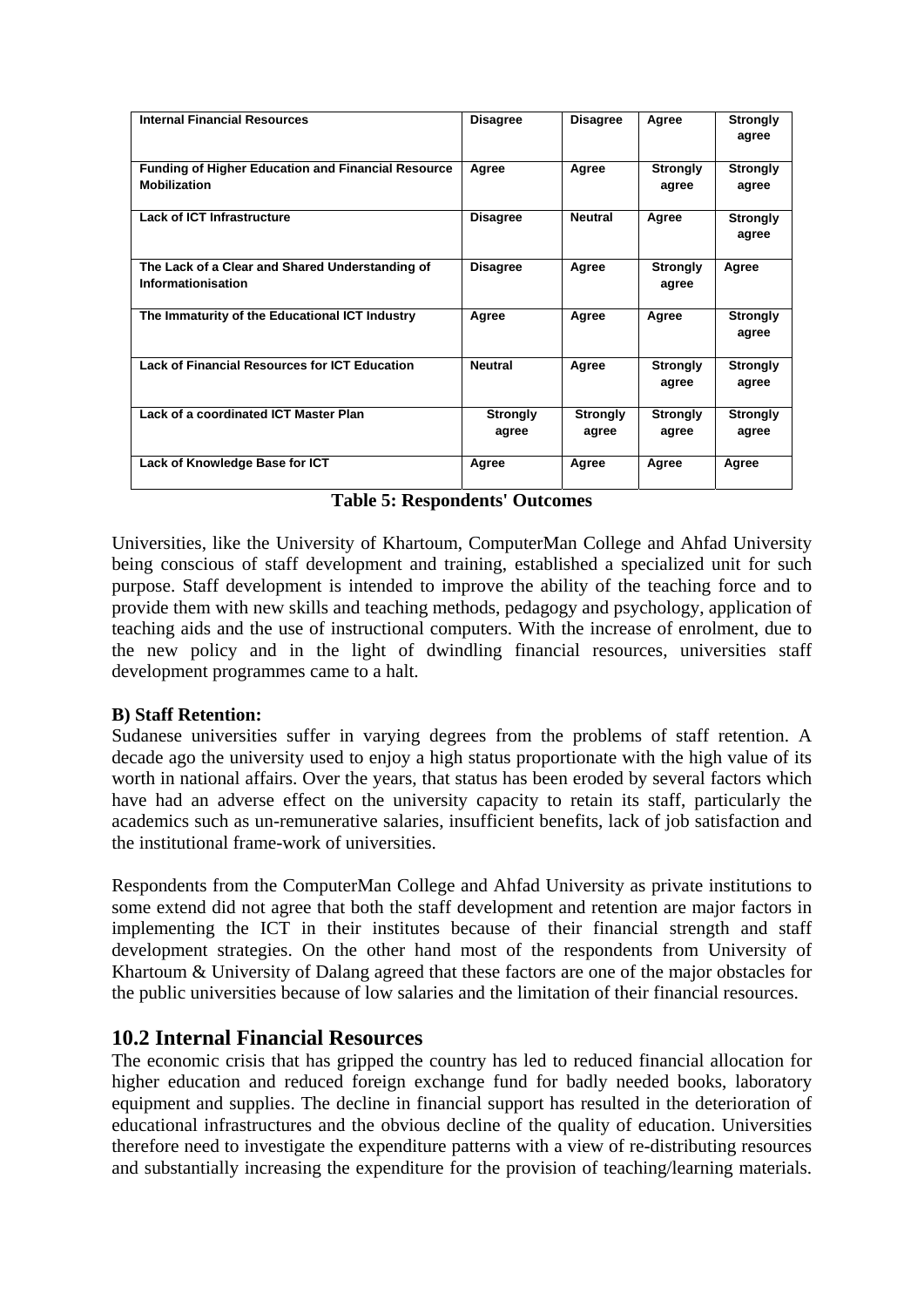Thus, internal University resources allocation requires significant rationalizing, if the goals of efficient teaching and research are to be attained. Private universities (ComputerMan College and Ahfad University) have their own strong internal financial resources thus discarded this factor as one of the barriers for implementing ICT. One the other hand public universities respondents (University of Khartoum & University of Dalang) agreed that due to the lack of internal financial resources the implementation of the ICT is far from reality. Under such dim financial situation, it is imperative that the universities search for alternative sources of funding. These sources of funding include commercial and semi-commercial undertakings by universities such as university farms, bookshops, conference halls, cafeterias and consultancy firms.

### **10.3 Funding of Higher Education and Financial Resource Mobilization**

Budgetary allocations of the government to higher public education constitute the major source of funds for universities. These are provided in the form of annual allocations for recurrent and development expenditures. The prevailing economic crisis, with the consequent reduced public spending (including spending on education), has meant huge gaps between the estimated expenditure and the actual allocations by the government over the years. This situation has given rise to wide range of problems, including inability of universities to secure essential supplies in adequate quantities (e.g. spare parts, laboratory chemicals, stationary, etc...).

All the respondents from both the public and the private institutions collectively agreed that one of the major factors affecting the implementation of the ICT in their institutes is the lack of proper government funding and supports. The essential lesson emerged, especially after expansion in opening new universities and colleges in every state that these institutions would continue to face a financial resource crunch in the foreseeable future. Thus, a need for revision of policy of random expansion of higher education, and programmes offered need to be scrutinized; and degrees to be restructured to eliminate duplication and wastage of resources. In addition to such measures, the government should not abdicate its responsibility to provide urgently needed support, to already established institutions which are instrumental in human resources development in the country.

### **10.4 Lack of ICT Infrastructure**

The current telecommunications infrastructure does not allow for high-speed information access, and telecommunications access is lacking outside urban areas. There is also an insufficient legal framework for e-commerce and related ICT laws. In addition, there is a lack of Sudanese Web based content. ComputerMan being the pioneer in the ICT in Sudan did not agree with this factor but on contrary all other universities under investigation agreed that the lack of the proper infrastructure is one of the main reasons hindering the implementation ICT in their institutes.

#### **10.5 The Lack of a Clear and Shared Understanding of Informationisation**

The different levels of government and administrators, as well as students, teachers and parents, often lack a full understanding of educational informationisation. Thus local governments often fail in their efforts to direct and promote educational informationisation because of impracticable plans and measures.

### **10.6 The Immaturity of the Educational ICT Industry**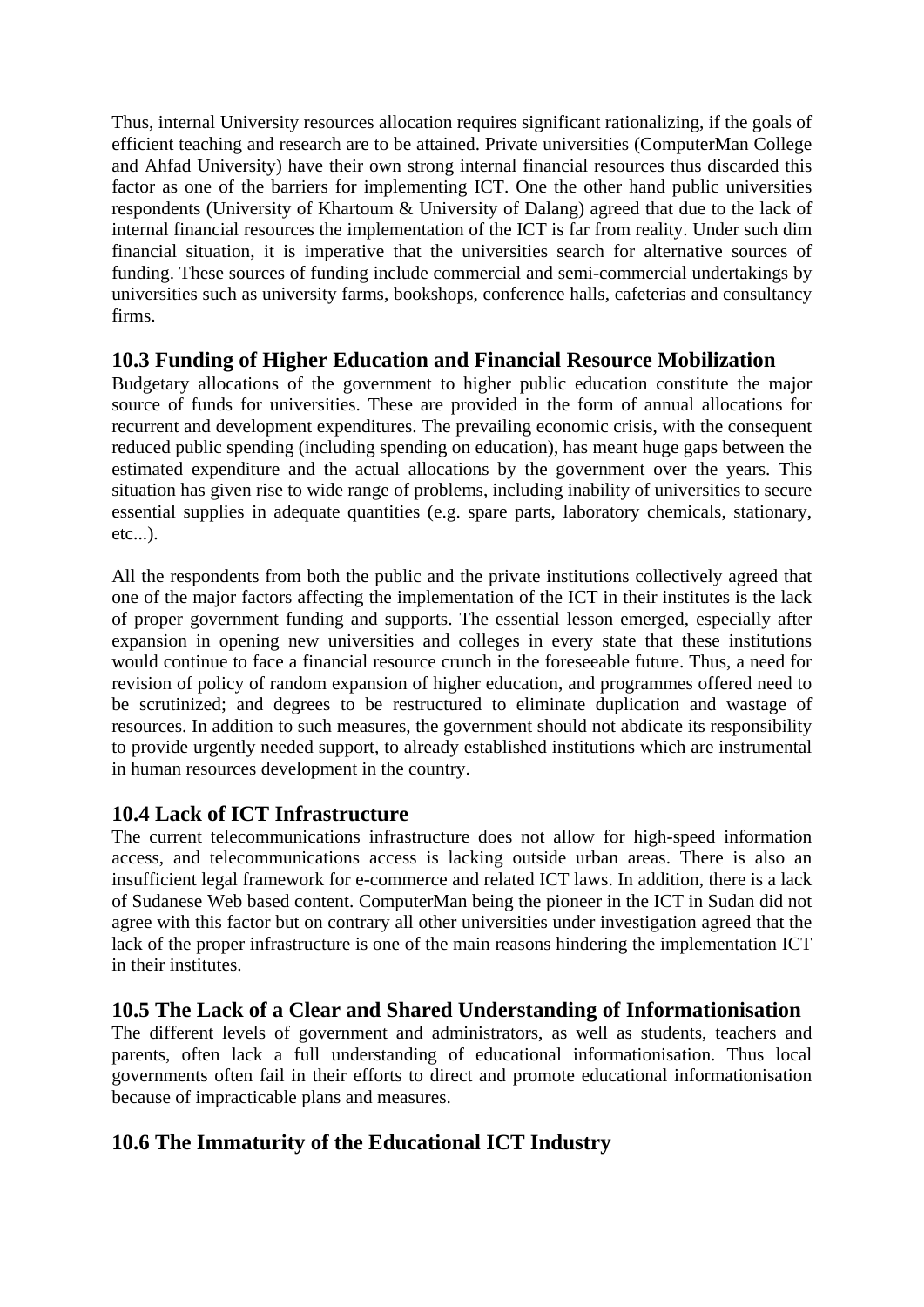Once again all the respondents have similar notion about the immaturity of the educational ICT industry as being one of important factors affecting the implementation of the ICT on their institutes and outlined some of the factors that creating obstacles to the development of the educational ICT industry. These includes the lack of ICT products both as quantity and quality, which are needed to support the development of informationisation; the shortage of talented people; the lack of coordinating policies, competitive mechanisms, and evaluation of results; and the immature stage of the development of information criteria and success indicators.

### **10.7 Lack of Financial Resources for ICT Education**

Sudan is one of the least developed countries in the world, ranked 141st out of 177 countries in the UNDP (2006) Human Development Index. Gross domestic product (GDP) per capita in Sudan is roughly US\$ (1,949). While international isolation and donor country sanctions restrict the government of Sudan's access to foreign aid, the government main spending priority is its military. Public expenditure on the military is roughly six times greater than spending on education.

### **10.8 Lack of a coordinated ICT Master Plan**

Although several ministries such as The Ministry of Technologies & Ministry of Higher Education & Research with higher education institutes have developed ICT plans and projects, there is a lack of co-ordination among these parts. This created uncertainty about the roles of these parts and about which part is in charge of overall ICT planning. Such a lack of coordination results in numerous independent initiatives without a clear prioritization of the government's ICT needs.

### **10.9 Lack of Knowledge Base for ICT**

All the respondents highlighted their concern that the government of Sudan lacks the necessary ICT expertise to formulate and implement a coordinated national ICT policy. Among the general population, there is also a considerable lack of ICT awareness and practical experience. UNDP Human Development Indicators (2006) show that educational attainment overall is low in Sudan with an adult literacy rate of only %60.9 and a combined gross enrolment rate of %36.7. In addition, Sudan lacks local ICT training facilities and manpower. Most ICT personnel from the government and private sector received their training abroad. Those who get training within Sudan do so through private colleges and companies.

### **11. Study Limitations**

This study has several research limitations due to the constraint of the qualitative data collection and analysis techniques. Because of the location and financial constraint, I was only able to interview decision makers and top management people in Khartoum state universities only, which add bias to the analysis. In the analysis, being a student from Sudan has helped in interpreting and understanding the data better as well as adding my own bias to it. Moreover, the number of interviews was very small compared to the large number of higher education institutes in Sudan.

### **12. Conclusion**

The barriers that affecting the use of ICTs in Sudan higher education are partly financial and technological, but to a larger extent they result from a lack of policy formation, implementation and inter-agency role definition and collaboration. Constraints also exist as a